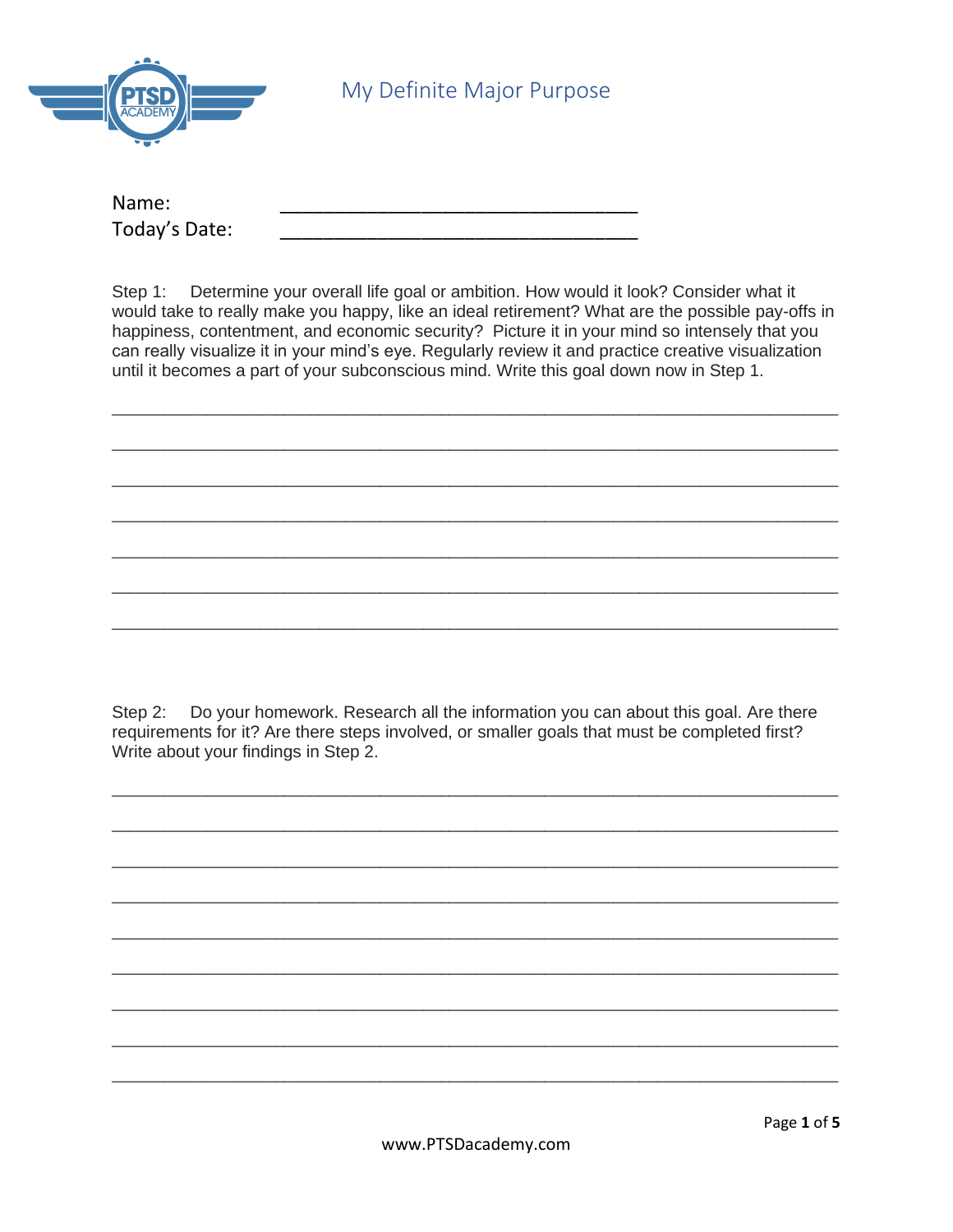

Analyze all these facts and organize them into an order of accomplishment. This is a Step 3: "to do" list. Next, number the steps in order by weeks, or months over the course of a year for a major goal.

Step 4: Set a definite time for the accomplishment of your goal. Add beginning and ending dates to each of your weekly/monthly goals.

www.PTSDacademy.com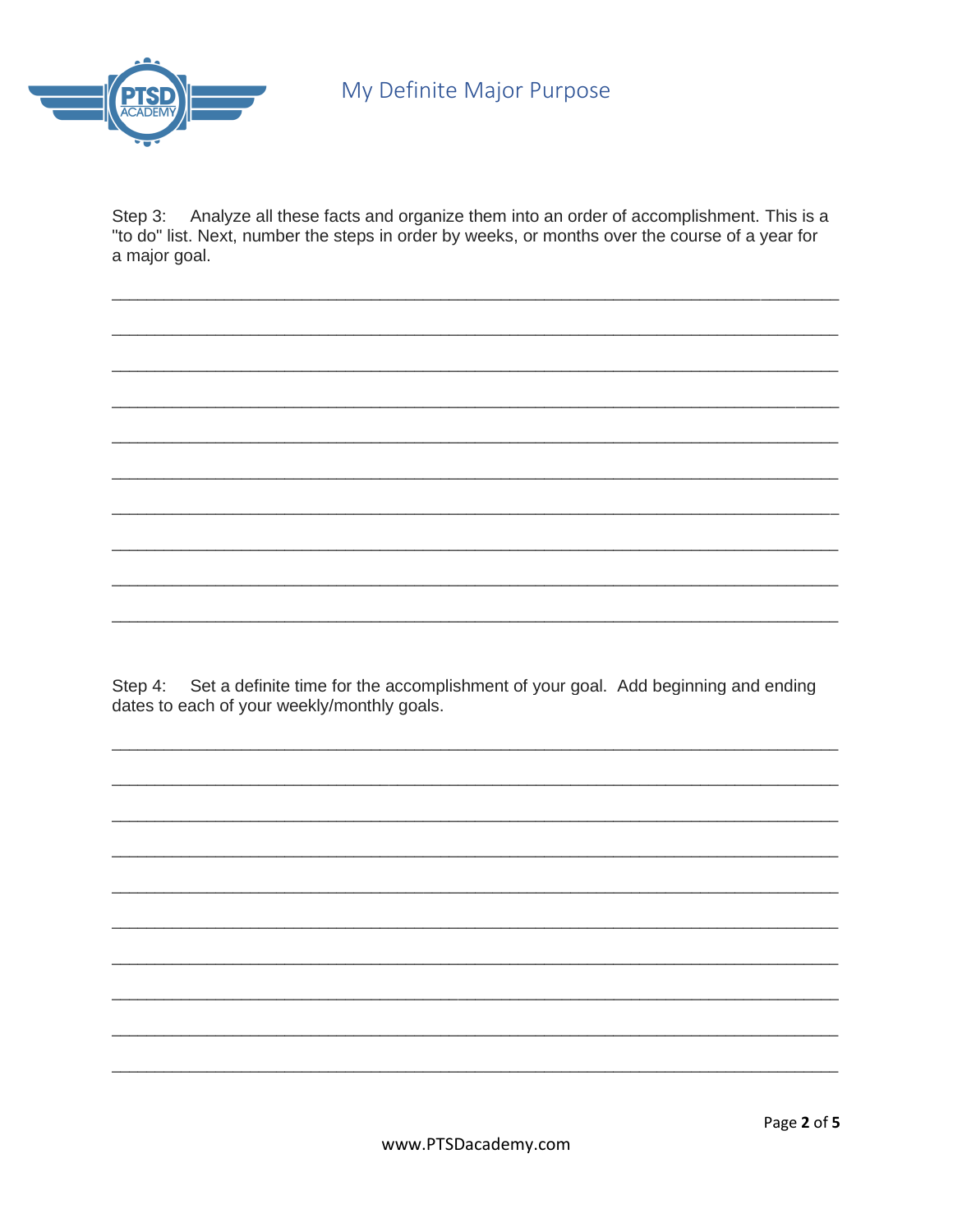

TAKE IMMEDIATE ACTION TO PUT THESE PLANS INTO EFFECT. DO IT Step 5: TODAY! List the immediate action that you have taken to put these plans into immediate effect.

Be persistent in your plans. Don't let obstacles stand in your way. List some of the Step 6: obstacles that you believe will hinder your progress, and then work to remove those obstacles either through a positive mental attitude, or through specific removal.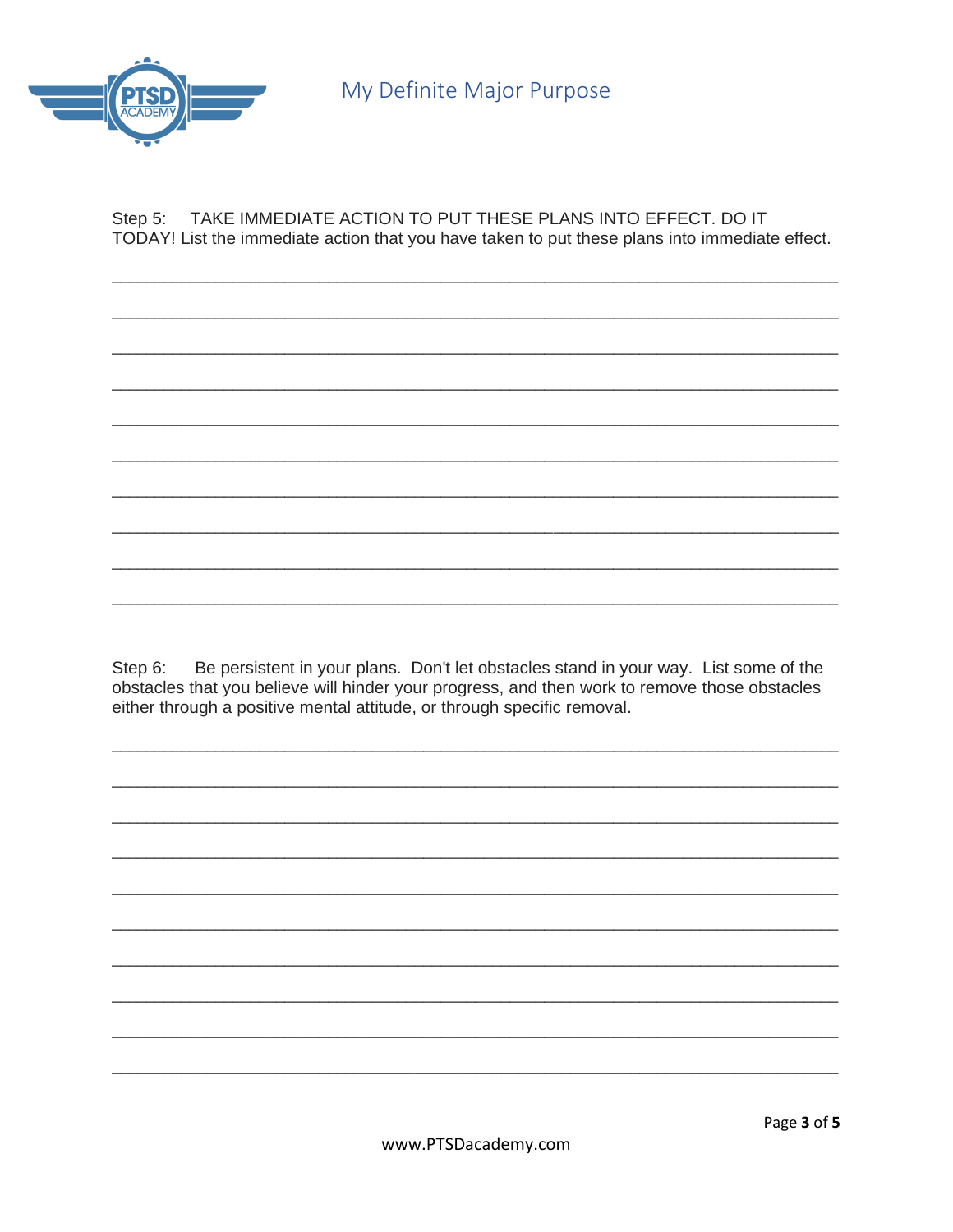

Step 7: Concentrate on a single step at a time to achieve your goal. You must walk before you can run. List the single steps that you will take this month toward the achievement of your definite major purpose.

Step 8: Check yourself at intervals to see whether you are on the way; and adjust your plans as required by any circumstances over which you have no control. List signposts that will tell you that you are traveling in the right direction.